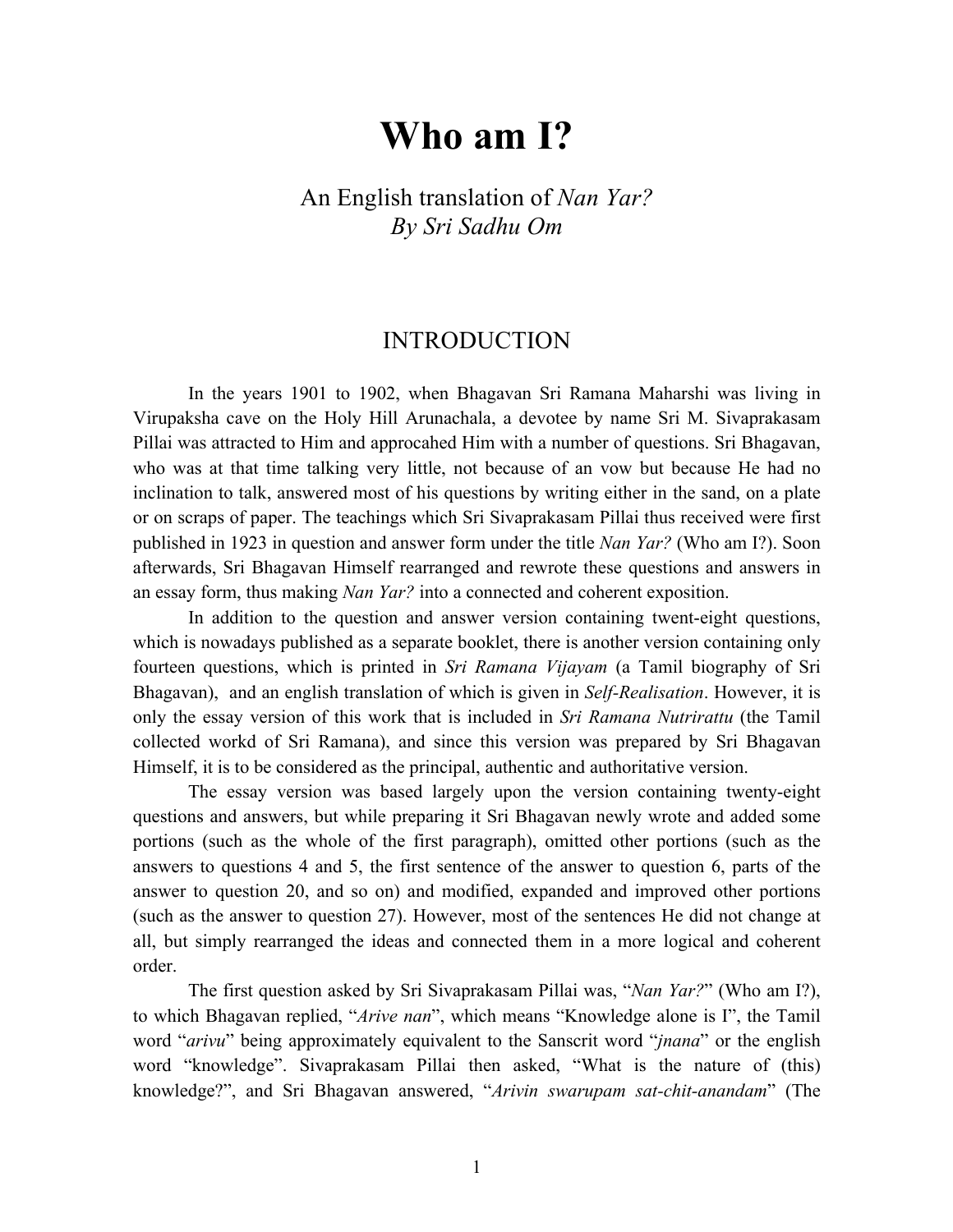nature of this knowledge is existence-consciousness-bliss). Except these two answers, the whole of the second paragraph was not part of the replies actually given by Sri Bhagavan. Therefore, when the manuscript of this work was first brought to Him by Sri Manikkam Pillai, the disciple of Sri Sivaprakasam Pillai, He asked with wonder, "I did not give this portion, how did it find place here?"<sup>1</sup> "When Sivaprakasam Pillai was copying Bhagavan`s answers in his notebook, he added this portion thinking it would help him to understand that first answer more cleary", explained Manikkam Pillai. "Oh yes, he was already familiar with the scriptural teaching *'neti, neti'*, and for that reason he would have thought so", remarked Sri Bhagavan. Later, while preparing the essay version, Sri Bhagavan did not, however, omit this added portion, but simply marked His own answers in bold type.

Among all the prose works of Sri Bhagavan, *Nan Yar?* holds a place of undisputed an unequalled prominence. Indeed, it may be regarded as the very corner-stone of Sri Bhagavan`s teachings, for within these twenty brief paragraphs all His basic teachings are summarized in a clear and undiluted fashion. Therefore, on account of the importance of this work, for which we owe a great debt of gratitude to Sri Sivaprakasam Pillai<sup>2</sup>, an English translation is given here.

While preparing this translation, an attempt has been made to make it as precise and as faithful to the original Tamil as possible, even if at times this had to be at the expense of an elegant style of English. The division of the text into paragraphs and sentences, and the order of the sentences, corresponds exactly to the original, and as far as possible the structure of each sentence is of the same form as that in the original. All the portions which are printed in bold in the orginal are also in bold in this translation, while other key sentences which are not in bold in Tamil have here been printed in italics. In the whole of the original text, only one word is within brackets, namely, in the fourth paragraph, the word "shines" (*prakasikkum*) after the word "Self appears". All other portions which are within brackets in this translation have been included either to indicate the exact Tamil or Sanskrit word used in the original, or to make the meaning of the text more clear, or to complete the sense of a sentence which, when literally translated, does not form a complete or distinctly intelligible sentence in English. The footnotes have similarly been added in the translation and none of them are in the original. While translating, all the other existing translations of this work have also been closely compared in order that none of their good points (such as appropriate words, formations of sentences, and so on) should be missed in this translation.

 <sup>1</sup> Since the nature of Sri Bhagavan is to avoid using the obscure terminology of the scriptures (*sastras*) and thereby confusing the reader, He would not have liked to mention all the scriptural classifications of the non-Self given in this portion.

 $2$  The reader may be interested to hear the following incident, which indicates that this sincere and whole-hearted disciple attained the goal for which he so earnestly sought. When, in 1948, a telegram was brought to Sri Bhagavan conveying the news of the passing away of Sri Sivraprakasam Pillai, He remarked, "*Sivaprakasam sivaprakasamanar*", which means "Sivraprakasam has become *Sivaprakasam*, the light of Siva!"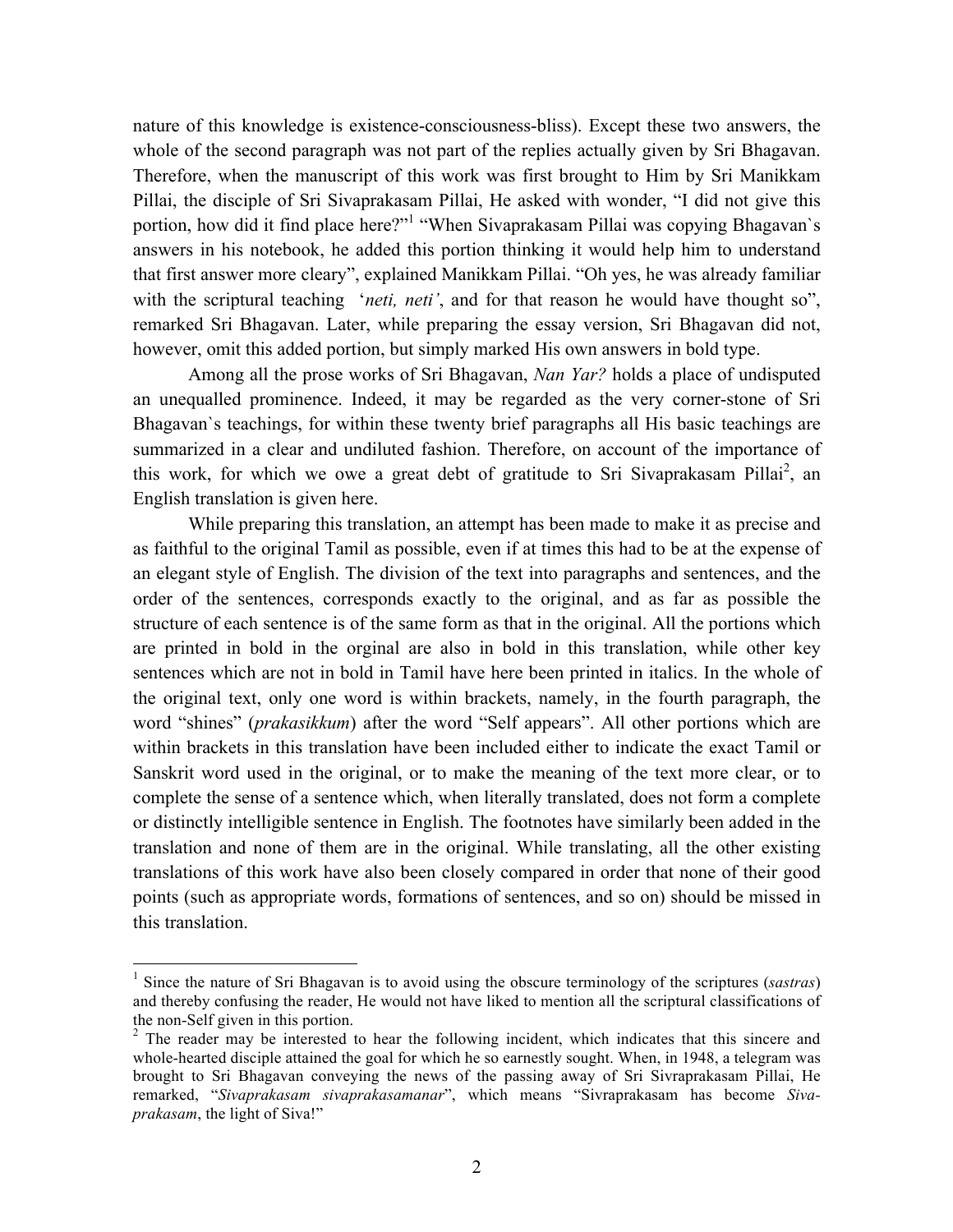## TEXT

Since all living baings (*jivas*) desire to be happy always, without any misery, since in everyone supreme love (*parama priyam*) exist only for oneself, and since happiness alone is the cause of love, in order to obtain that happiness, which is one's very nature and which is experienced daily in deep sleep, where there is no mind, it is necessary for one to know oneself. For that, **enquiry** (*jnana vichara*) **in the form "Who am I?" alone is the principal means** (*mukhya sadhana*).

**Who am I?** The gross body, which is composed of the seven *dhatus* (chyle, blood, flesh, fat, marrow, bone and semen), is not "I". The five sense organs (*jnanendriyas*), namely the ears, skin, eyes, tongue and nose, which induvidually and respectively know the five sense-knowleges (*vishayas*), namely sound, touch, sight, taste and smell, are not "I". The five organs of action (*karmendriyas*), namely the mouth, legs, hands, anus, and genitals, the functions of which are (respectively) speaking, walking, giving, excreting and enjoying, are not "I". The five vital airs such as *prana*, which perform the five vital functions such as respiration, are not "I". Even the mind, which thinks, is not "I". Even the ignorance (of deep sleep), in which only the latent tendencies towards sense-knowleges (*vishaya-vasanas*) remain and which is devoid of all sense knowleges and all actions, is not "I". After negating as "not I, not I" all that is mentioned above, the **knowledge** which remains alone, **itself is "I"**. **The nature of (***this***) knowledge is existence-consciousness-bliss (***satchit-ananda***)**.

If the mind, which is the cause (and base) of all knowledge (all objective knowledge) and all action, subsides, the perception of the world (*jagat-drishti*) will cease. Just as the knowledge of the rope, which is the base, will not be obtained unless the knowledge of the snake, the superimposition, goes, so the realization of the Self (*swarupa-darsanam*), which is the base, will not be obtained unless the perception of the world (*jagat-drishti*), which is a superimposition, ceases.

What is called mind (*manam*) is a wondrous power existing in the Self (*atmaswarupam*). It projects all thoughts. If we set aside all thoughts and see, there will be no such things as mind remaining separate; therefore, thought itself is the nature (or form) of the mind. Other than thoughts, there is no such thing as the world. In deep sleep there are no thoughts, (and hence) there is no world; in waking and dream there are thoughts, (and hence) there is the world also. Just as the spider spins out the thread from within itself and again withdraws it into itself, so the mind projects the world from within itself and again absorbs it into itself. When the mind comes out (rises) from the Self, the world appears. Therefore, when the world appears, Self will not appear; and when Self appears (shines), the world will not appear. If one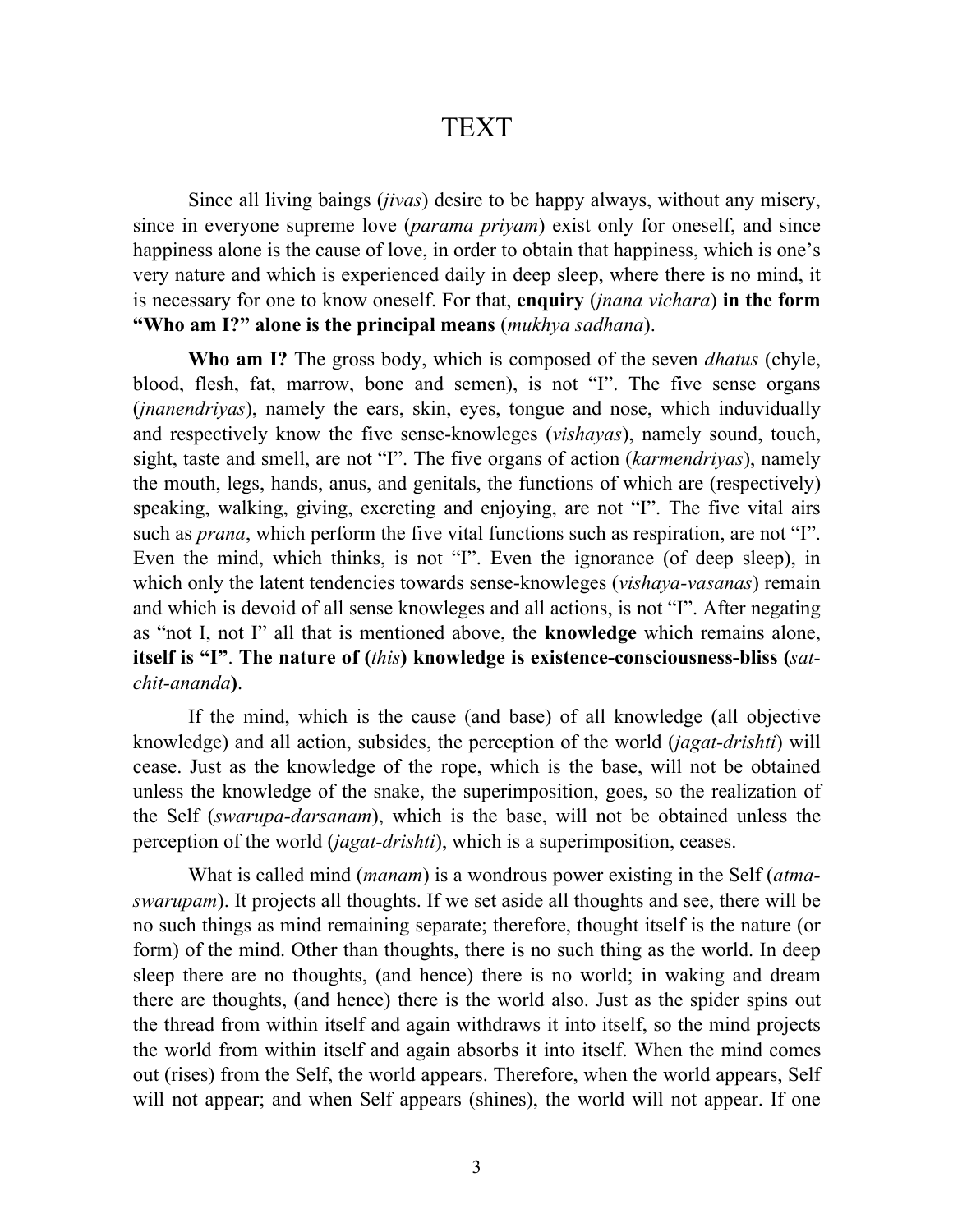goes on scrutinizing the nature of the mind, it will finally be found that "oneself" alone is (what is now mistaken to be) the mind. What is (here) called "oneself" (*tan*) is verily Self (*atma-swarupam*). The mind can exist only by always depending upon something gross (that is, only by always identifying a gross name-and-form, a body, as "I"); by itself it cannot stand. It is the mind alone that is called the subtle body (*sukshma sarira*) or soul (*jiva*).

That which rises in this body as "I" ("I am this body") is the mind. If one enquires "In which place in the body does the thought 'I' rise first?", it will be known to be in the heart (*hridayam*) 3 . That is the source (literally, birth-place) of the mind. *Even if one incessantly thinks "I, I", it will lead to that place* (our true state, Self). Of all the thoughts that rise in the mind, **the thought "I"** (the feeling "I am the body") **is the first thought**. It is only after the rising of this that all other thoughts rise. It is only after the rising of the first person (the subject, "I", whose form is the feeling "I am this body" or "I am so-and-so") that the second and third persons (the objects, "you", "he", "she", "it", "this", "that", and so on) appear; without the first person, the second and third persons will not exist.

*The mind will subside only by means of the enquiry "Who am I?"*. The thought "Who am I?" (which is but a means for turnin our attention Selfwards), destroying all other thoughts, will itself finally be destroyed like the stick used for stirring the funeral pyre. If other thoughts rise (thereby indicating that Self-attention is lost), one should, without attempting to complete them, enquire "Tho whom did they rise?". What does it matter however many thoughts rise? (The means to set aside thought-attention and regain Self-attention is as follows: ) At the very moment that each though rises, if one vigilantly enquires "To whom did this rise?", it will be known "To me". If one then enquires "Who am I?", the mind (our power of attention) will turn back (from the thought) to its source (Self); (then, since no one is there to attent to it) the thought which had risen will also subside. *By repeatedly practising thus, the power of the mind to abide in its source increases.* When the mind (the attention), which is subtle, goes out through the brain and sense-organs

<sup>&</sup>lt;sup>3</sup> As a general rule, whenever Sri Bhagavan uses the word "place" (*idam*), He is reffering to our true state, Self, rather than to a place limited by time and space. This is confirmed in the next paragraph of this work, where He says, "The place (*idam*) where even the slightest trace of the thought "I" does not exist, alone is Self (*swarupam*)". Therefore, when He says in this sentence, "If one enquires 'In which place in the body….", what He in fact expects us to do is to enquire "From what?", in which case the answer will not be a place in the body, but only "we", Self, the truly existing Thing (refer to pages 109 to 110 of *The Path of Sri Ramana, Part One*). Hence, as Sri Bhagavan Himself often explained, the true import of the word "heart" (*hridayam*) is not a limited place in the body, but only the unlimited Self (refer to *Upadesa Manjari*, chapter two, answer to question 9). However, since the mind or ego can rise only by identifying a body as "I", a place for its rising can also be pointed out in the body, "two digits to the right from the centre of the chest", though of course such a place can never be the absolute reality.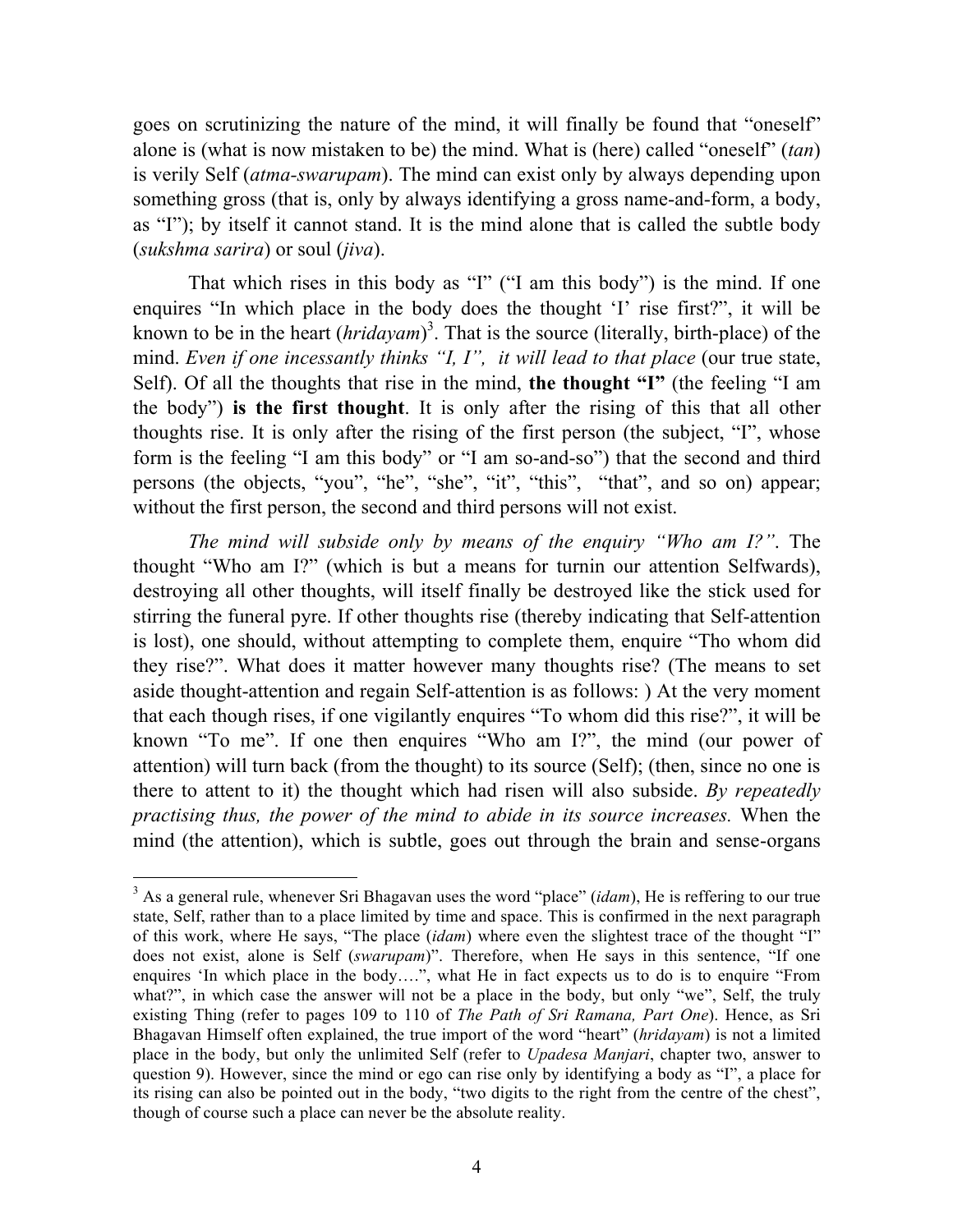(which are gross), the names-and-forms (the objects of the world), which are gross, appear; when it abides in the heart (its source, Self), the names-and-forms disappear. Keeping the mind in the heart (through the above-described means of fixing our attention in Self), not allowing it to go out, alone is called "Selfwardness" (*ahamkham*) or "introversion" (*antarmukham*). Allowing it to go out from the heart alone is called "extroversion" (*bahirmukham*). When the mind thus abides in the heart, the "I" (the thought "I", the ego), which is the root of all thoughts, having vanished, the ever-existing **Self** alone will shine. The place (or state) where even the slightest trace of the thought "I" does not exist, alone is Self (*swarupam*). That alone is called silence (*maunam*). To be still (*summa iruppadu*) in this manner alone is called "seeing through (the eye of) knowledge" (*jnana-drishti*). To be still is to make the mind subside in Self (through Sef-attention). Other than this, knowing the thoughts of others, knowing the three times (past, present and future), knowing events in distant places – all these can nerver be *jnana-drishti*.

What really exists is Self (*atma-swarupam*) alone. The world, soul and God are superimpositions in It like the silver in the mother-of-pearl; these three appear simultaneously and disappear simultaneously. Self itself is the world; Self itself is "I" (the soul); Self itself is God; all is the Supreme Self (*siva-swarupam*).

*To make the mind subside, there is no adequate means other than enquiry (*vichara*). If controlled by other means, the mind will remain as if subsided, but will rise again.* Even by breath-control (*pranayama*) the mind will subside; however, the mind will remain subsided only so long as the breath (*prana*) remains subsided, and when the *prana* comes out the mind will also come out and wander under the sway of tendencies (*vasanas*). The source of the mind and of the *prana* is one and the same. Thought itself is the nature of the mind. The thought "I" is indeed the first thought of the mind; that itself is the ego (*ahamkara*). From where the ego originates, from there alone the breath also rises. Therefore, when the mind subsides the *prana* will also subside, and when the *prana* subsides the mind will also subside. But in deep sleep (*sushupti*), although the mind subsides, the *prana* does not subside. It is arranged thus by God`s plan for the protection of the body and so that others may not mistake the body to be dead. When the mind subsides in the waking state and in Self-absorption (*samadhi*), the *prana* subsides. The *prana* is the gross form of the mind. Till the time of death, the mind keeps the *prana* in the body, and when the body dies, the mind forcibly carries away the *prana*. Therefore, *pranayama* is a mere aid for controlling the mind, but will not bring about the destruction of the mind (*mano-nasa*).<sup>4</sup>

 <sup>4</sup> Since the mind is able to carry away the *prana* forcibly at the time of death, we have to understand that the *prana* is less powerfull than the mind. That is why Sri Bhagavan says that *pranayama* is merely an aid for controlling the mind, but that it cannot bring about the destruction of the mind. If,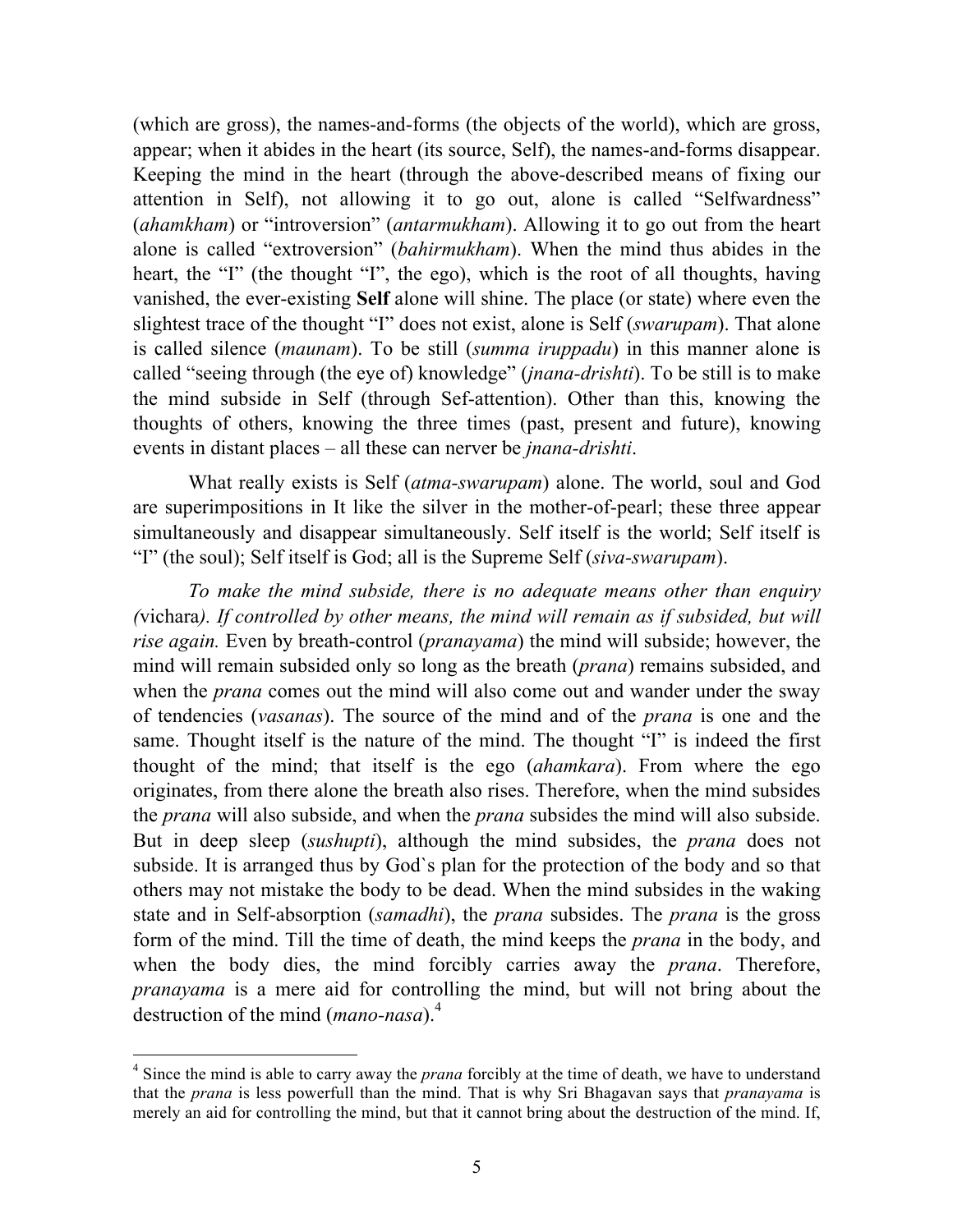Just like the *pranayama*, meditation upon a form of God (*murti-dhyana*), repetition of sacred words (*mantra-japa*) and regulation of diet (*ahara-niyama*) are mere aids for controlling the mind (but will never by themselves bring about its destruction). Through *murti-dhyana* and through *mantra-japa*, the mind gains onepointedness (*ekagram*). Just as when a chain is given to an elephant to hold in its trunk, which is always wandering (here and there trying to catch hold of things), that elephant will go along holding only the chain instead of trying to catch any other thing, so also when the mind, which is always wandering, is trained to hold on to any one name or form (of God), it will only cling to that. Because the mind branches out into innumerable thoughts, each thought becomes very weak. As thoughts subside more and more, one-pointedness is gained, and for the mind which has thereby gained strenght, Self-enquiry (*atma-vichara*) will easily be attained.<sup>5</sup> Through *mita sattvika ahara-niyama6* , which is the best of all regulations, the *sattvic* quality of the mind, having been increased, becomes and aid to Self-enquiry.

Although tendencies towards sense-objects (*vishaya-vasanas*), which have been recurring down the ages, rise in countless number like the waves of the ocean, they will all perish as Self-attention (*swarupa-dhyana*) becomes more and more intense. Without giving room even to the doubting thought, "Is it possible to destroy all these tendencies (*vasanas*) and to remain as Self alone?", one should persistingly cling fast to Self-attention. However great a sinner one may be, if, not lamenting "Oh, I am a sinner! How can I attain salvation?" but completely giving up even the thought that one is a sinner, one is steadfast in Self-attention, one will surely be saved<sup>7</sup>.

 $\overline{a}$ 

on the other hand, the mind is controlled (made to subside) through Self-enquiry (*atma-vichara*) and right knowledge (*jnana*), that alone will be sufficient, and we need not then bother about controlling the *prana*. <sup>5</sup> The reader may here refer to pages 73-76 (of *The Path of Sri Ramana, Part One*), where it is

explained precisely in which manner the practice of *japa* and *dhyana* may be an aid, making it easy to attain Self-abidence, which is Self-enquiry. In this context, we would also do well to remember the following instruction of Sri Bhagavan: "One should not use the name (or form) of God mechanically and superficially, without the feeling of devotion (*bhakti*). To use the name of God, one must call upon Him with yearning and unreservedly surrender to Him." (*Maharshi`s Gospel*, Book One, chapter four).

<sup>6</sup> *Mita sattvika ahara-niyama* means regulating one`s diet by taking only moderate quantities of food (*mita ahara*) and by strictly avoiding non-*sattvic* foods, that is, all non-vegetarian foods such as eggs, fish and meat, all intoxicants such as alcohol and tabacco, excessively pungent, sour and salty tastes, excess of onions and garlics, and so on. Furthermore, the Sanskrit word "*ahara*" means "that which is taken in", so in a broader sense *ahara-niyama* means not only regulation of diet, but also regulation of all that is taken in by the mind through the five senses.

<sup>7</sup> The Tamil Word used here is "*uruppaduvam*", which in an ordinary sense means "will be properly shaped", "will be reformed" or "will succeed in one's endeavour", but in a deeper sense means "will attain Self" (*uru* = Self or *swarupa*; *paduvam* = will attain or will be establish in).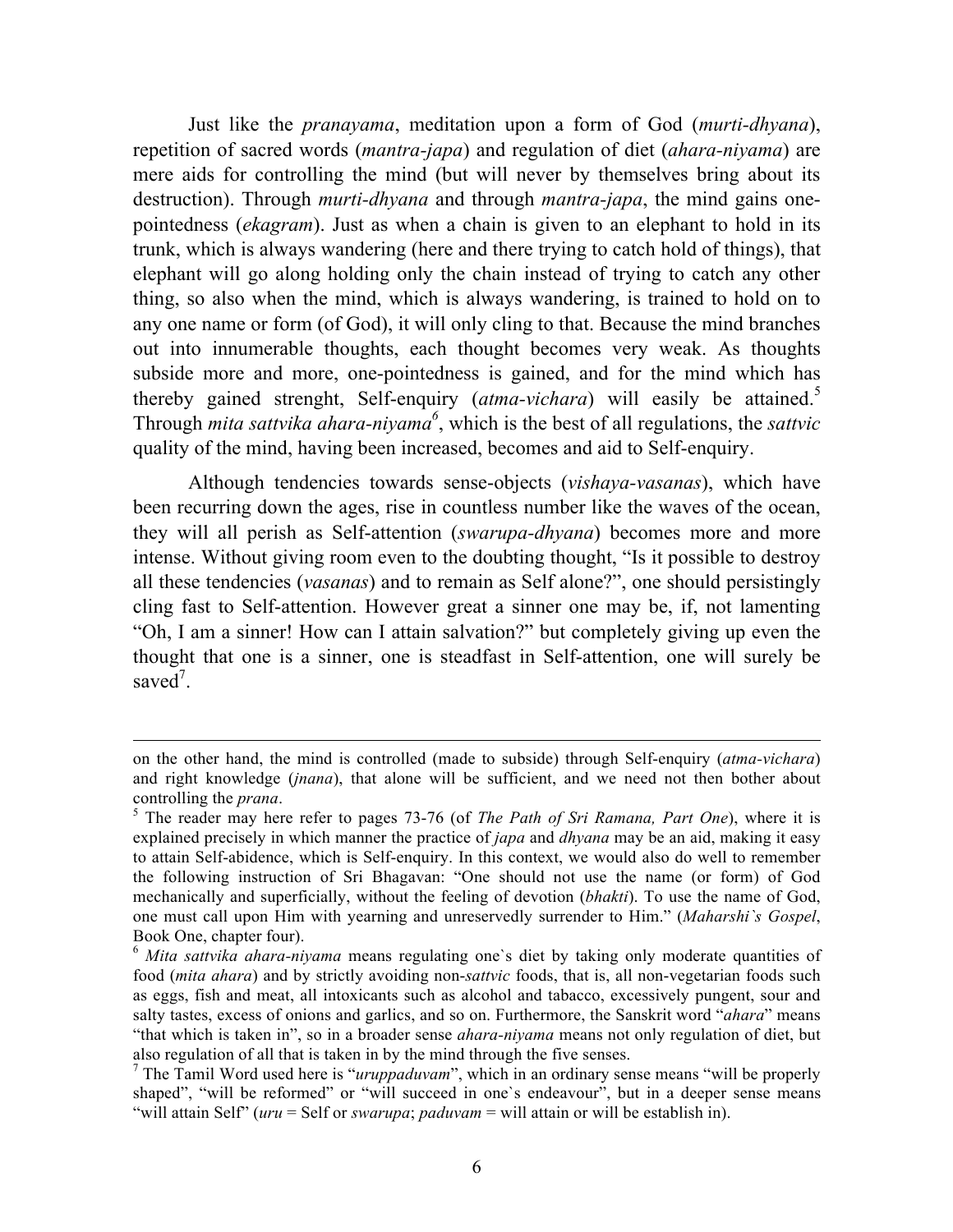As long as there are tendencies towards sense-objects (*vishaya-vasanas*) in the mind, so long the enquiry "Who am I?" is necessary. As and when thoughts rise, one should annihilate all of them through enquiry then and there in their very place of origin. Not attenting to what-is-other (*anya*, that is, to any second or third person object) is non-attachment (*vairagya*) or desirelessness (*nirasa*); not leaving Self is knowledge (*jnana*). In truth, these two (desirelessness and knowledge) are one and the same. Just as a pearl-diver, tying a stone to his waist, dives into the sea and takes the pearl lying at the bottom, so everyone, diving deep within himself with nonattachment (*vairagya*), can attain the pearl of Self. If one resorts uninterruptedly to Self-remembrance (*swarupa-smaranai*, that is, remembrace of or attention to the mere feeling "I") until one attains Self, that alone will be sufficient. As long as there are enemies within the fort, they will continue to come out. If one continues to cut all of them as and when they come, the fort will fall into our hands.

God and Guru are in truth not different. Just as the prey that has fallen into the jaws of a tiger cannot escape, so those who have come under the glance of the Guru`s Grace will surely be saved and will never be forsaken; yet, one should follow without fail the path shown by the Guru.

*Remaining firmily in Self-abidence (*atma-nistha*), without giving even the least room to the rising of any thought other than the thought of Self (*atmachintanai)<sup>8</sup>, is surrendering oneself to God. However much burden we throw on God, He bears all of it. Since the one Supreme Ruling Power (*parameswara sakti*) is performing all activities, why should we, instead of yielding ourself to it, constantly think, "I should act in this way; I shoul act in that way"? When we know the train is bearing all the burdens, why should we who travel in it, instead of placing even our small luggage in it and being happily at ease, suffer by bearing it (our luggage) on our own head?

What is called happiness (*sukham*) is but the nature of Self; happiness and Self are not different. Self-happiness (*atma-sukham*) alone exists; that alone is real. There is no happiness at all in even a single one of the things of the world. We think we derive happiness from them on account of our wrong discrimination (*aviveka*). When the mind comes out, it experiences misery (*duhkam*). In truth, whenever our thoughts (desires) are fulfilled, the mind, turning back to its source (Self), experiences Self-happiness alone. Similarly, during the time of sleep, Self-

 <sup>8</sup> "The thought of Self" (*atma-chintanai*) means only Self-attention. Though Sri Bhagavan here uses the word "thought" (*chintanai*) to denote Self-attention, it is to be understood that Self-attention is not a mental activity. Attending to Self is nothing but abiding as Self, and hence it is not a "doing" but "being", that is, it is not a mental activity but our natural state of mere existence. Refer to the first benedictory verse of *Ulladu Narpadu* (quoted on page 94 of *The Path of Sri Ramana, Part One*), in which Sri Bhagavan has reealed that the correct way to "think of" (meditate upon) Self is to abide in Self as Self.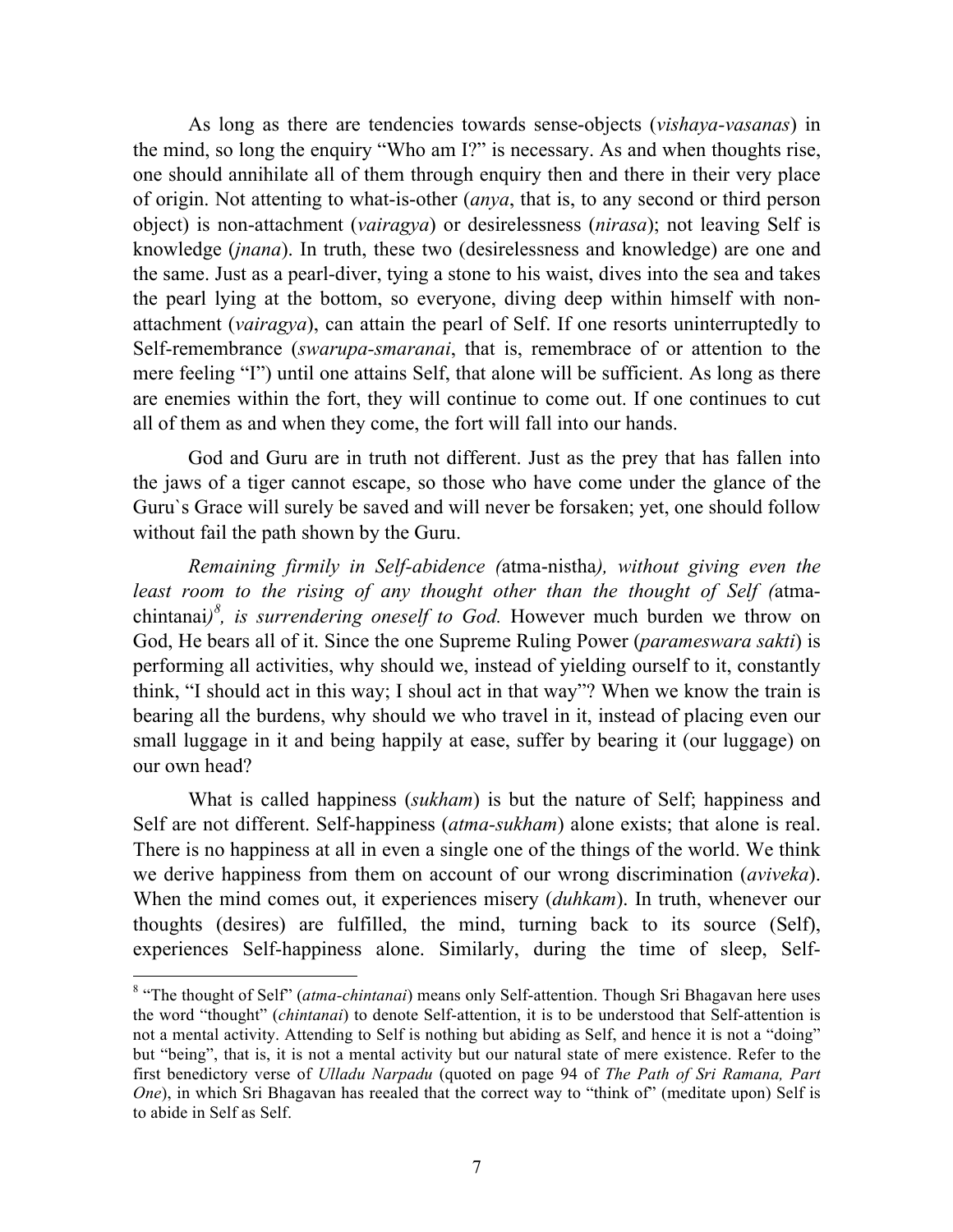absorption (*samadhi*) and swoon, and when the things that we like are obtained and when evil befalls the things that we dislike, the mind becomes introverted and experiences Self-happiness alone. In this way the mind wanders without rest, going out leaving the Self, and (then again) returning within. Under the tree, the shade is delightful. Outside, the sun`s heat is scorching. A person who is wandering outside reaches the shade and is cooled. After a while he starts out, but, unable to bear the scorching of the heat, comes again under the tree. In this ways, he is engaged in going from the shade into the hot sunshine, and coming back from the hot sunshine into the shade. He who acts in this manner is a person lacking discrimination (*aviveki*). But a person of discrimination (*viveki*) will never leave the shade. Similarly, the mind of the Sage (*jnani*) never leaves *Brahman* (that is, Self). But the mind of the ignorant one (*ajnani*) is such that wandering in the world it suffer, and turning back to *Brahman* for a while enjoys happiness. What is called the world is nothing but thought. When the world disappears, that is, when there is no thought, the mind experiences bliss (*ananda*); when the world appears, it experiences misery.

Just as in the mere presence of the sun, which rises without desire (*ichcha*), intention (*sankalpa*) or effort (*yatnam*), the sun-stone (the magnifying lens) emits fire, the lotus blossoms, water evaporates and people begin, perform and stop their work, and just as in front of a magnet the needle moves, so it is through the mere influence of the presence of God, who is without intention (*sankalpa*), that the souls (*jivas*), who are governed by the three divine functions (*muttozhil*) or five divine funcionts (*panchakrityas*)<sup>9</sup>, perform and stop their activities in accordance with their respective *karmas* (that is, in accordance not only with their *prarabdha karma* or destiny, but also with their *purva karma-vasanas* or former tendencies towards action). Nevertheless, He (God) is not one who has intention (*sankalpa*). Not even a single action (*karma*) will affect (literally, touch) Him. That is like the actions in the world not affecting the sun, and like the good and bad qualities of the other four elements (namely earth, water, air and fire) not affecting the all-percading space (the fifth element).

Since it is said in all the scriptures that in order to attain liberation (*mukti*) one should control<sup>10</sup> the mind, after coming to know that mind-control (*mano-nigraha*)

<sup>&</sup>lt;sup>9</sup> According to the different classifications given in scriptures, the divine functions are said to be three, namely creation (*srishti*), sustenance (*sthiri*) and destruction (*samhara*), or five, namely these three plus veiling (*tirodhana*) and Grace (*anugraha*).

<sup>&</sup>lt;sup>10</sup> The Tamil Word used here by Sri Bhagavan for "control" is "*adakku*", which literally means "make subside" or "make cease from activity". Such control (*adakkam*) or subsidence (*odukkam*) may be either temporary (*mano-laya* or temporary subsidence of mind) or permanent (*mano-nasa* or complete destruction of the mind), as said by Sri Bhagavan in verse 13 of *Upadesa Undhiyar*. In this context, however, the word "control" (*adakku*) means only "destroy", for Sri Bhagavan has revealed in verse 40 of *Ulladu Narpadu* that destruction of the ego (or mind) alone is liberation.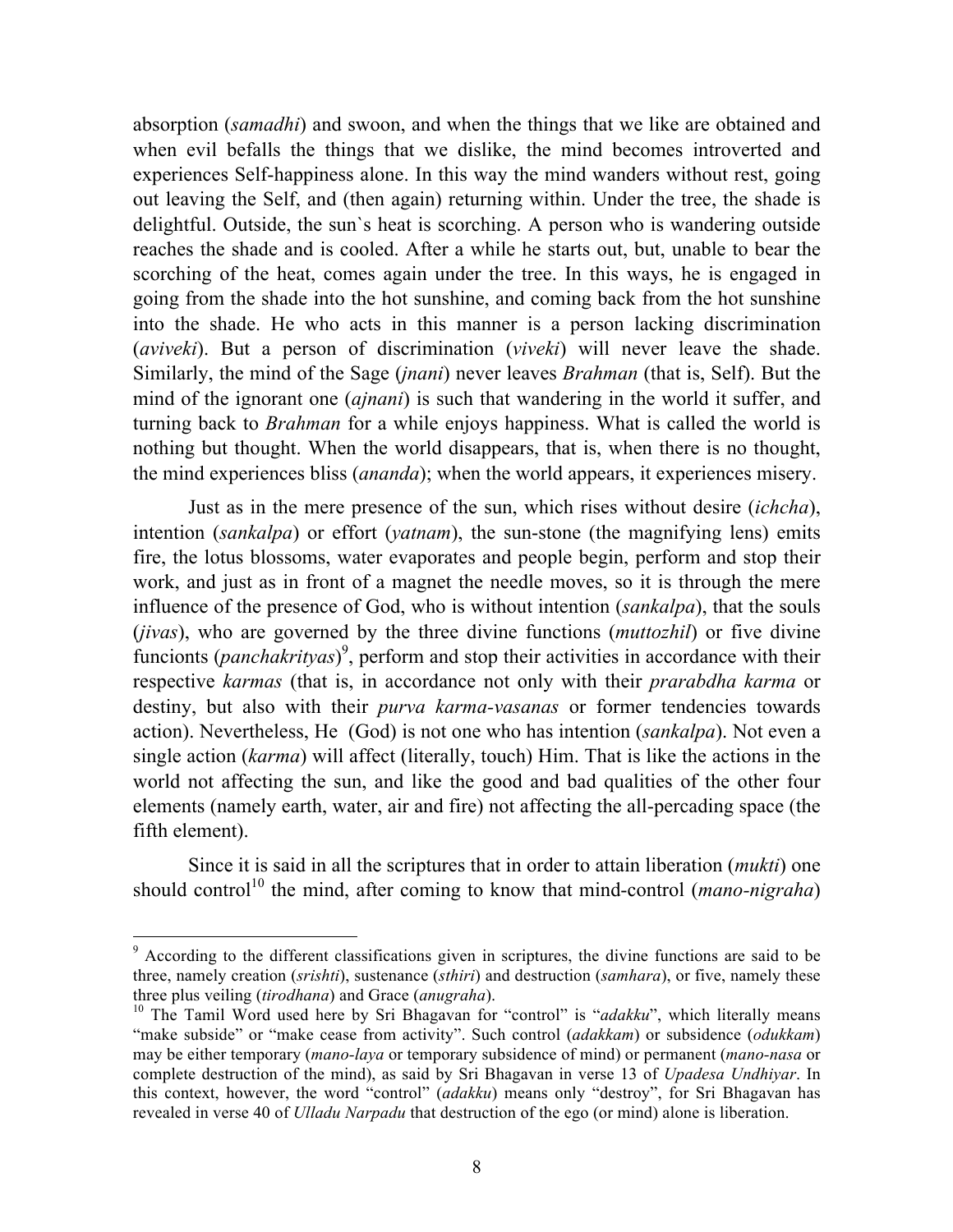alone is the final decision (injunction) of the scriptures, to read the scriptures unlimitedly is fruitless. In order to control the mind, it is necessary to enquire who one is, (then) how, instead (of enquiring thus within oneself) to enquire (and know who one is) in the scriptures? One should know oneself through one's own eye of knowledge (*jnana-kan*). For Rama to know himself to be Rama, is a mirror necessary? "Oneself<sup>"11</sup> is within the five sheaths *(pancha kosas)*; whereas the scriptures are outside them. Therefore, enquiring in the scriptures about oneself, who is to be enquired into (attended to) setting aside even the five sheaths, is futile. Enquiring "Who am I that am in bondage?" and knowing one`s real nature (*swarupam*) alone is liberation (*mukti*). *Always keeping the mind* (the attention) *fixed in Self* (in the feeling "I") *alone is called "Self-enquiry"* (atma-vichara); whereas meditation (*dhyana*) is thinking oneself to be the Absolute (*brahman*), which is existence-consciousness-bliss (*sat-chit-ananda*). All that one has learnt will at one time have to be forgotten.

Just as is fruitless for one to scrutinize the garbage which is to be collectively thrown away, so it is fruitless for one who is to know himself to count the number and scrutinize the properties of the *tattvas* (the principles that constitute the world, soul and God) which are veiling oneself, instead of collectively casting all of them aside<sup>12</sup>. One should consider the universe (one's whole life in this world) to be like a dream.

Except that waking is long and dream is short<sup>13</sup>, there is no difference (between the two). To the extent to which all the events which happen in waking appear to be real, to that same extent even the events which happen in dream appear at that time to be real. In dream, the mind assumes another body. In both waking and

<sup>&</sup>lt;sup>11</sup> In this context, the Word "oneself" ( $tan$ ) denotes the ego, which identifies the five sheaths as "I" and "my place", rather than Self, which is beyond all limitations such as "in" and "out". Just as Rama does not need a mirror in order to know that the body called "Rama" is himself, since the feeling "I am Rama, this body" is within that body, so we do not need scriptues to know that we exist, since the feeling of our existence is not within the scriptures but only within the five sheaths, which are now felt to be "I". Therefore, in order to know who we are, we must attend not to the scriptures, which are outside the five sheaths, but only to the feeling "I", which is within the five sheaths. Moreover, since the five sheaths are veiling our true nature, even they are to be set aside (left unattended to) when we thus enquire into (attend to) ourself.

 $12$  From the opinion of Sri Bhagavan expressed in this sentence, the reader can now understand why it was said in the first footnote of the introduction [page 2, footnote 1], "…He would not have liked to mention all the scriptural classifications of the non-Self (the *tattvas* which are veiling our true nature) given in this portion".

 $<sup>13</sup>$  Though Sri Bhagavan says that waking is long and dream is short. He reveals the actual truth in</sup> verse 560 of *Guru Vachaka Kovai*, where He says: "The answer 'Waking is long and dream is short' was given as a mere (formal) reply to the questioner. (In truth, however, no such difference exists, because, since time itself is a mental conception,) the conception of differences in time (such as "long" and "short") appears to be true only because of the deceitful play of *maya*, the mind."